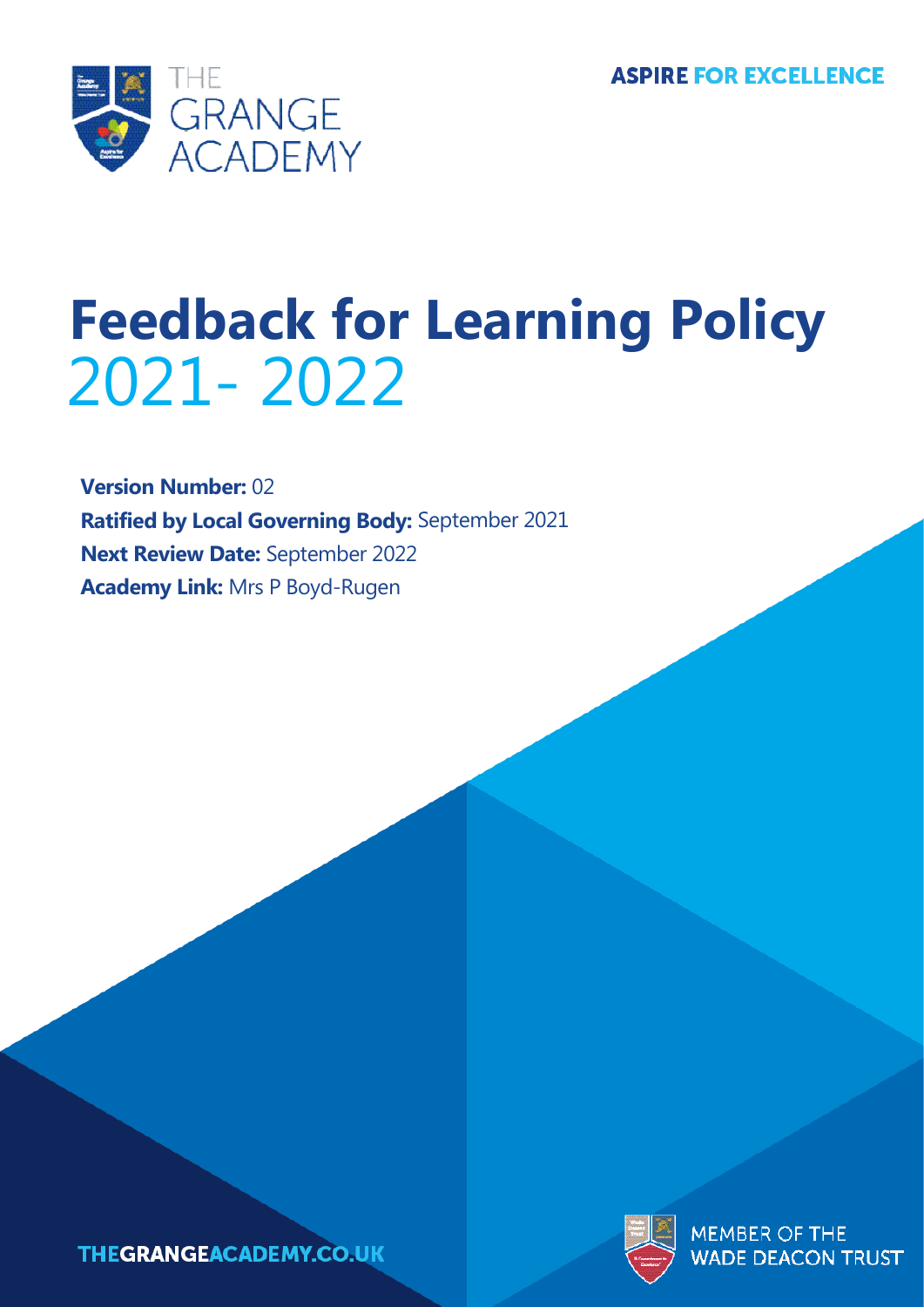## Contents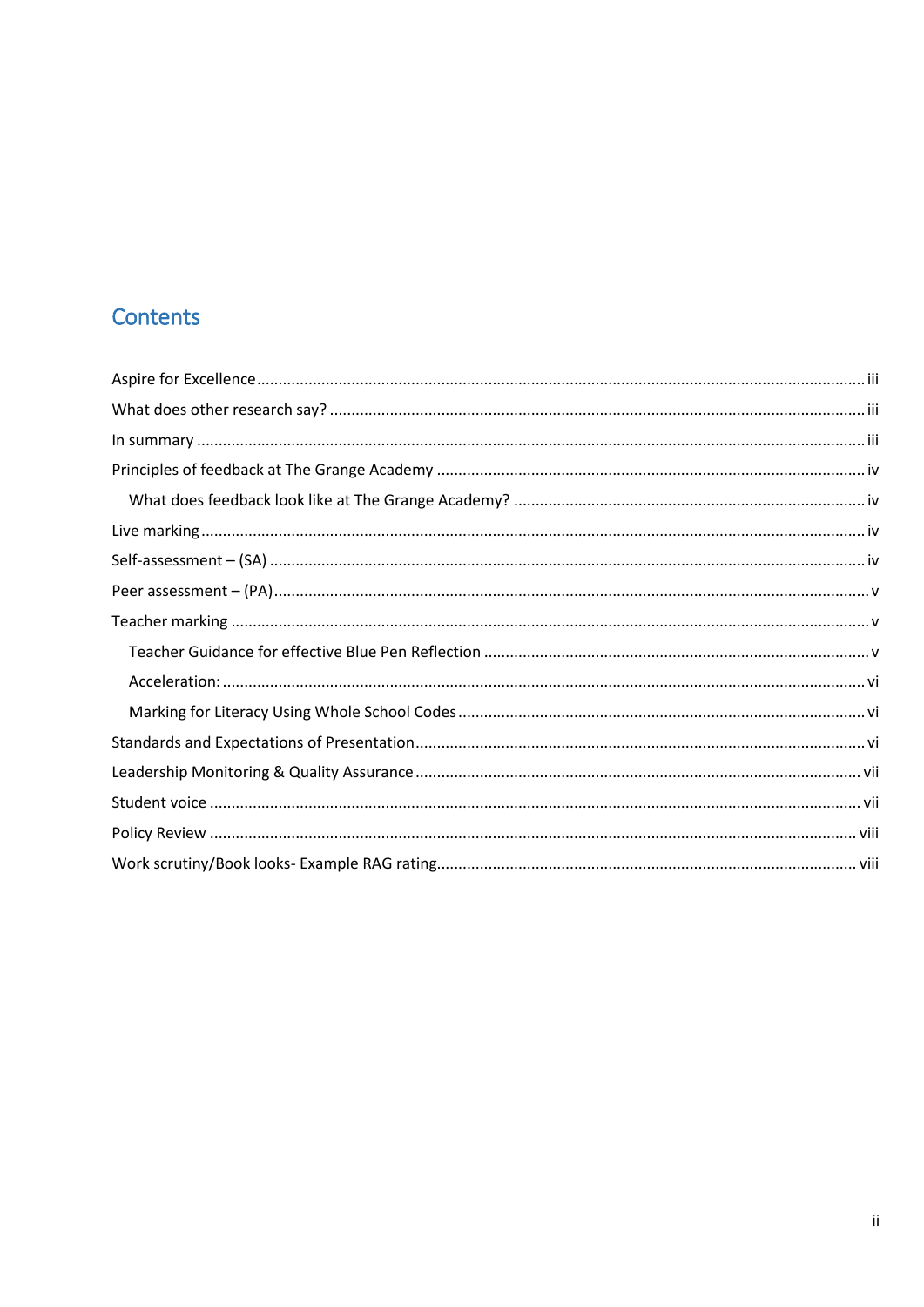# <span id="page-2-0"></span>Aspire for Excellence

- This Feedback for Learning policy is underpinned by research which suggests that providing feedback is one of the most effective and cost-effective ways of improving students' learning. The studies of feedback reviewed in the Teaching and Learning Toolkit – an evidence synthesis produced by the EEF, Sutton Trust and Durham University – found that on average the provision of high-quality feedback led to an improvement of eight additional months' progress over the course of a year (EEF 2016).
- Feedback is a 'consequence' of performance (Hattie & Timperley, 2007). If we consider this in relation to our core values at The Grange, as well as our mission statement …to create well-rounded students that are fully prepared for their life beyond The Grange Academy' then feedback has to contribute to this process. Maslow in his hierarchy of needs model, indicated that 'the need for respect or reputation is most important for children and adolescents [as well as] self-actualization needs where one realise[s] personal potential, self-fulfilment, seeks personal growth and [has] … a desire to become everything one is capable of becoming '(Maslow, 1987).
- This policy also recognises that 'marking' is central to a teacher's role. However, while it is important to note that written marking is only one form of feedback and it offers an opportunity to provide students with clear and specific information, 'a conversation with the child about what they have done well and what they need to do to improve …makes a difference to learning' (M. Myatt 2013). Providing plenty of feedback during the lesson can be more appropriate and immediate which can better accelerate the learning journey that the student takes.
- At The Grange Academy we will ensure that students get the maximum benefit from their education through an entitlement to regular feedback from staff. This will enable them to understand their progress and achievement and apprise them of what they need to do next to improve.
- We will regularly look at books to uphold a high standard of presentation (see presentation expectations, which is also displayed in classrooms) and to maintain our high expectations for developing literacy across the school; this will be done through the use of our literacy marking codes. We will also read students' work and do 'health checks' to inform future planning.

## <span id="page-2-1"></span>What does other research say?

Eliminating unnecessary workload around marking - Independent Teacher Workload 2016 Review Group, March 2016

- "determination to reduce workload and eliminate unnecessary tasks from the daily lives of teachers".
- "help restore the work-life balance, passion and energy of teachers in this country".
- "marking practice that does not have the desired impact on pupil outcomes is a time-wasting burden for teachers that has to stop"
- "help schools review their practice with the aim of shrinking the importance marking has gained over other forms of feedback and stopping unnecessary and burdensome practice".
- "we recommend that all marking should be meaningful, manageable and motivating".

## <span id="page-2-2"></span>In summary

- Feedback should only be used to promote learning (Feed up, Feedback and Feed forward (Hattie & Timperley 2007).
- Written feedback is useful but there are many other forms of feedback which can be more effective.
- "Feedback should be more work for the recipient than the donor" (D William, 2005)
- It is acceptable that some work will be left unmarked as students regularly receive a wide range of other types of feedback in addition to traditional marked work.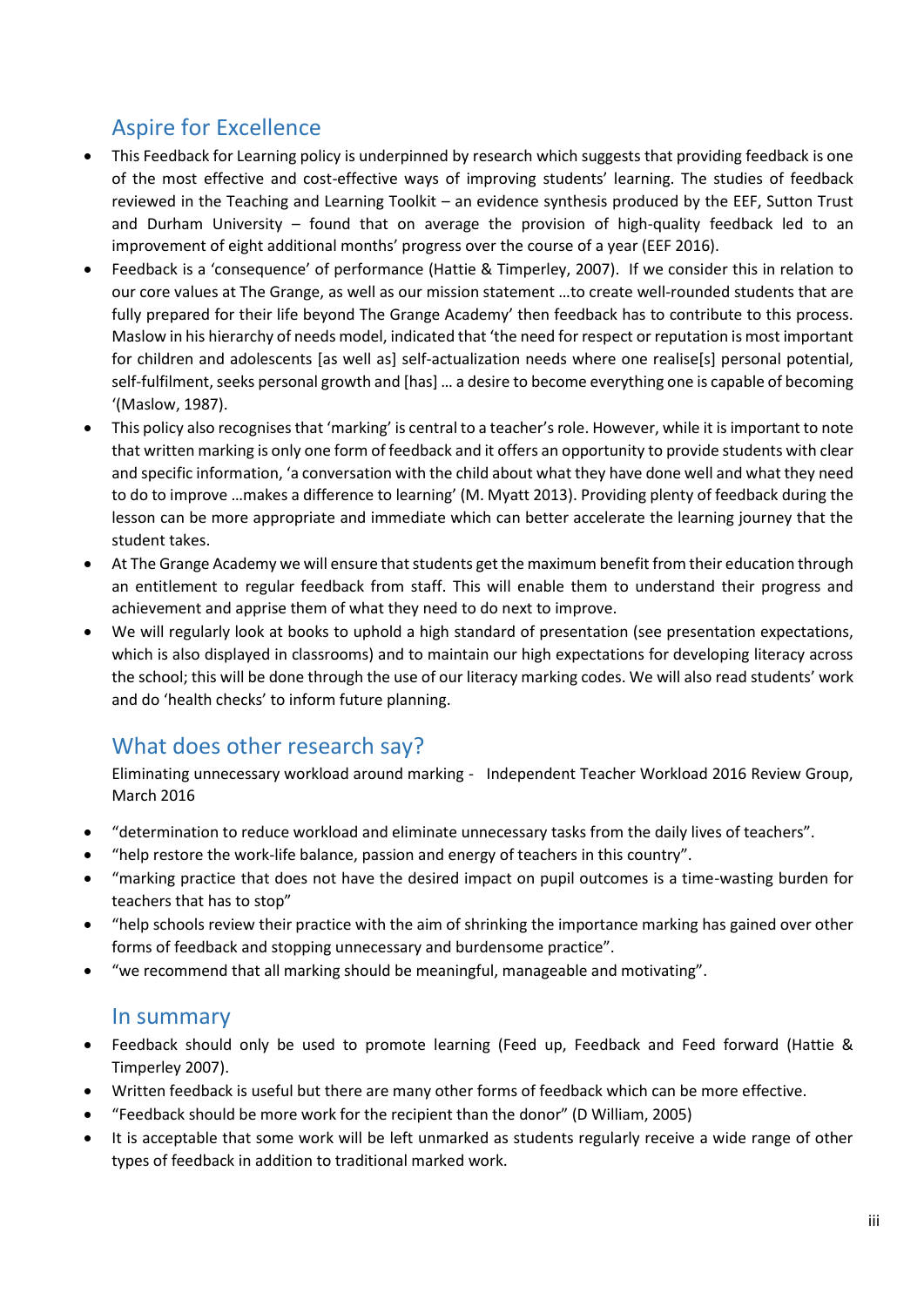- But this does not mean you will not look at students' books. Immediate, fast and effectively planned feedback activities should result in you being able to review more work, more often, in a timelier way.
- Teachers are empowered to decide on the most appropriate method of feedback within their subjects to promote and deepen learning.

## <span id="page-3-0"></span>Principles of feedback at The Grange Academy

- To deepen learning and allow students to make good progress
- To be rapid and immediate within lessons wherever possible.
- To employ a range of strategies that include live marking, self-assessment, peer-assessment as well as teacher assessment which could be formal data points or regular low stakes testing / checks. This is to ensure feedback is always effective in developing student learning (see below for examples)
- Written feedback allows students to receive detailed, personalised feedback which includes a strength and target/s for further development. In addition to this, written feedback is employed when necessary and meaningful, as part of live marking during learning.
- Teachers regularly look at students' books to help 'feedforward' and plan effectively for lessons.
- Time is built in to develop student reflection through effective use of self and peer assessment.

## <span id="page-3-1"></span>What does feedback look like at The Grange Academy?

Feedback will be specific to the subject and specific task the students have carried out. The type of feedback should be decided upon by teachers within each department and chosen on the basis of maximising learning.

## <span id="page-3-2"></span>Live marking

- Immediate marking of the work by the teacher. Students act immediately on this during in-class feedback.
- Teacher giving verbal feedback during lessons to small group, whole class or individuals. Students act upon this feedback.
- Consistent high-quality learning dialogue between teacher and student during the lesson. Students act upon this feedback in blue pen.
- The teacher highlights misconceptions / incorrect work / poorly communicated subject knowledge whilst circulating in class. Students act upon this feedback in blue pen.

## <span id="page-3-3"></span>Self-assessment – (SA)

We will need to have a supportive classroom environment where pupils are confident to read their work out in class and receive praise and feedback in front of their peers

- Whenever possible, the teacher provides students with the answers to mark their own work. This also helps their self-reflection, as it is instant feedback allowing them to consider if they understood the concept or not.
- Students consider their current learning against a WAGOLL and then improve their piece of work in blue pen.

#### **Other strategies that could be employed:**

- Colour coded Success Criteria: Students underline/shade their own work when they have met the success criteria which allows them to see what they have included/omitted in their work.
- Providing students with a mark scheme from the exam board (secondary specific).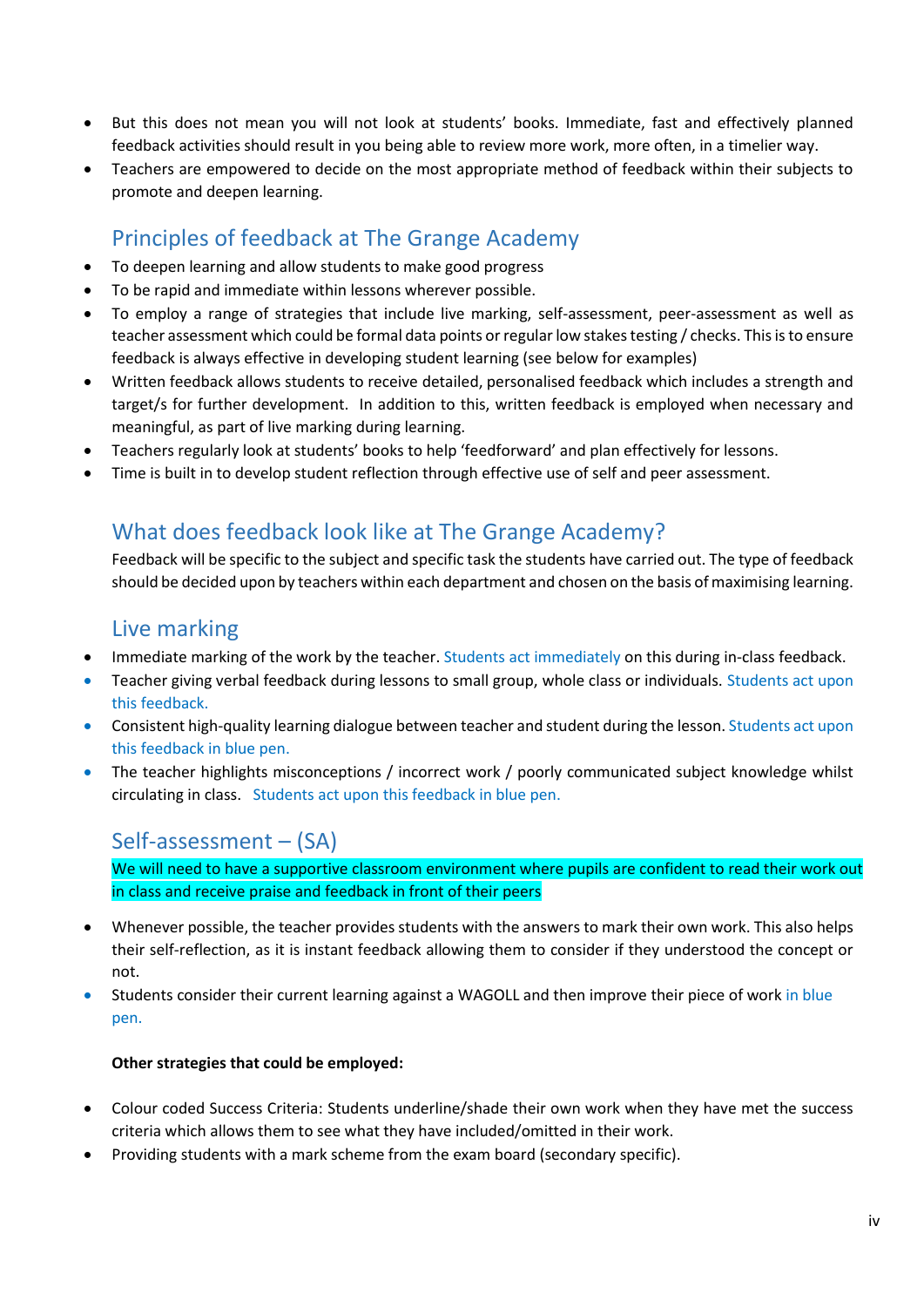• Provide students with a list of errors typical of those made by the group; this could be a connect activity. Share and ask students to pick out what is wrong and then re-draft correctly.

## <span id="page-4-0"></span>Peer assessment – (PA)

Student marker/Lead learner: The teacher could ask a student, in order to strengthen their understanding, to go around the classroom marking other students' work. Students can be rotated with answers so that one is not singled out as being more able.

#### **Other strategies that could be employed:**

- Sharing good examples of students' work at appropriate points in the lesson to allow students to reflect on their own work and share ideas for improvement.
- Photocopy five examples of work, students to peer assess on the photocopied examples, then use what they have learnt from this activity to go back and improve their own piece of work.

## <span id="page-4-1"></span>Teacher marking

- Teacher uses literacy codes to provide feedback on corrections/actions which need to be addressed next lesson.
- Use of written feedback on selected work or MAPs for students to act on. A positive comment should be made which relates to the learning objective, for example, a strength, a star or a grade. A target where the success criteria has not been met, for instance and a suggestion or a question to allow opportunity for further progress. See below for further information on Acceleration.

#### **Other strategies that could be employed:**

- Make a list of errors typical of those made by the group; this could be a connect activity. Share and ask students to pick out what is wrong and then re-draft correctly.
- Prepared stickers/sheets which offer insightful feedback suitable for the individual to act upon.
- Books are reviewed between lessons and differentiated feedback offered through whole class feedback, post it notes, codes, mini master classes.
- Students' work is annotated with follow on activities, extension questions, which either consolidate learning or probe for a deeper understanding.

## <span id="page-4-2"></span>Teacher Guidance for effective Blue Pen Reflection

- **Keep it focused.** If you simply hand back work to students and tell them to improve it all, then the response will invariably be less than successful! They need specific support and to avoid overloading students we need to focus in upon specific improvements to their work.
- **Model and scaffold.** Models of work, with specific strengths or weaknesses, are crucially effective toward increasing student understanding. Seeing an outstanding exemplar helps lessen the load and gives students a high standard to reach for with their work. Reviewing a poor example, picking apart its flaws with the teacher, or improving upon a weak example of work also helps scaffold their understanding about what is required to improve their own work.
- **Blue Pen Reflection** time may seem to be about independent work, but in actuality there is still a need for guidance from teacher expertise.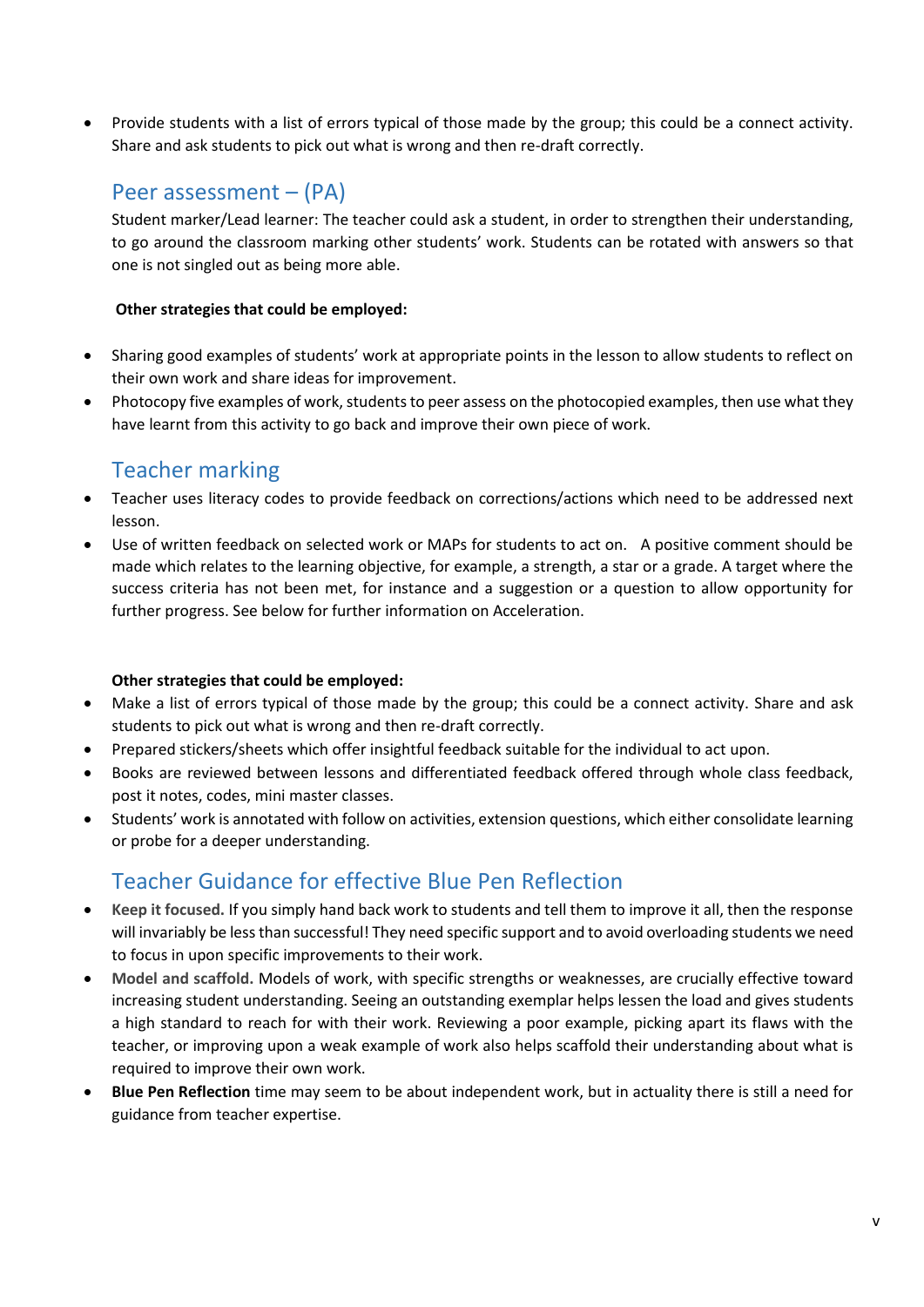## <span id="page-5-0"></span>Acceleration:

We are not looking for perfection and we want students to learn by their errors. Encourage the process of Acceleration: **making additions, redrafting, improving and correcting are excellent examples of AfL**. The perfectly presented book with no additions, redrafting, improving or corrections may be an indication that the work is not challenging enough or there are no AfL opportunities. **Acceleration is something we want to see on day-to day work as well as MAPs.** 

## <span id="page-5-1"></span>Marking for Literacy Using Whole School Codes

- We are committed to the development of student's literacy across all subject/key stages. Below is a list of literacy marking symbols. Teachers should utilise literacy codes when and where necessary within the work. This could be done when looking through books or through live feedback/marking. Books must be checked and marking codes employed where needed at the minimum every week at Primary; two weeks for secondary core subjects and KS4 options and every four weeks for all other subjects.
- From Key Stage 2 onwards, when marking for Literacy, **all staff** should use the whole-school marking code. The code forms an integral part of the Literacy Policy and should be displayed in every classroom.

| Code:                               | <b>Explanation</b>                                                                  |
|-------------------------------------|-------------------------------------------------------------------------------------|
| <b>Sp</b><br>(with word underlined) | Try this spelling again, or write out 3 times (where appropriate)                   |
| O                                   | Missing punctuation                                                                 |
| $^{\prime\prime}$                   | Begin a new paragraph                                                               |
| $Exp$ ?                             | Awkward expression/meaning unclear                                                  |
|                                     | Mistake in the use of tense                                                         |
| <b>WO</b>                           | Show your working out                                                               |
| Cap (with letter circled)           | Capital letter should have been used                                                |
| $\checkmark$                        | Indicates excellent section of work or a particularly well chosen word<br>or phrase |
| $\Lambda$                           | word missing/insert word or letter                                                  |
| G                                   | Incorrect use of grammar                                                            |

- Teachers should also focus on subject specific errors to encourage knowledge of key vocabulary. Break words down for deeper understanding.
- Marking for incorrect writing structures should be evident.
- Ask students to go back and identify their own errors.
- Highlight or segment spellings particularly if consistently incorrect.
- Ask questions related to what is incorrect in the piece of work.

## <span id="page-5-2"></span>Standards and Expectations of Presentation

#### **External appearance of the book/portfolio/folder:**

All books must have the following clearly stated:

- Student name
- Subject
- **Teacher**
- Class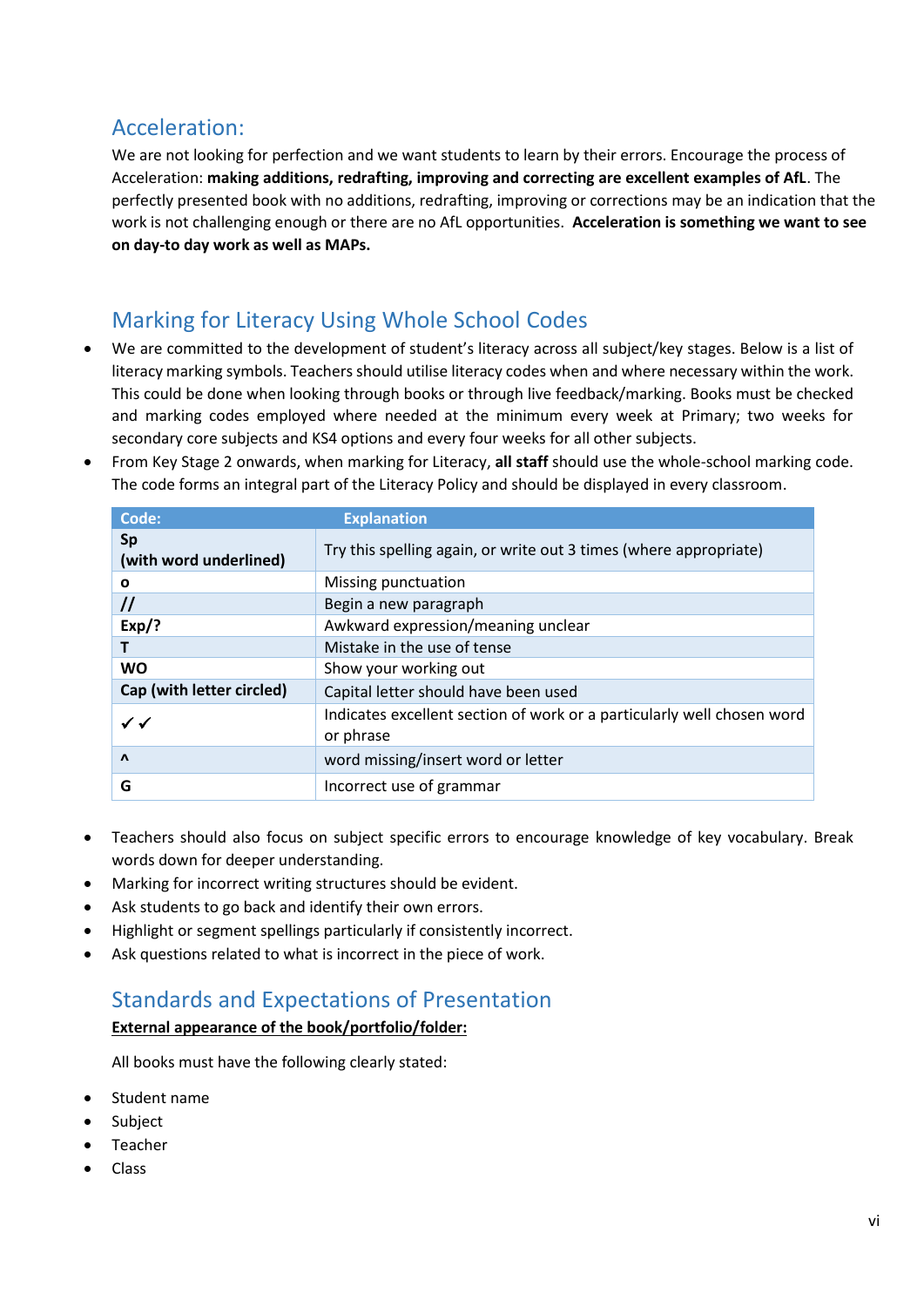### Target **Secondary only**

• Current working grade

There should be no other form of writing or drawing on the cover of the book (except if departments have their own book covers designed).

If students have two teachers the subject leader will decide upon whether it is appropriate to share the book or to have two books. There must be evidence of the work from all members of staff. If the book is shared, both teachers' names should be clear on the front of the book.

## **Internal layout:**

- All written work should begin with DUMTUMLO (Date, Underline, Miss a Line, Title, Underline, Miss a Line, Lesson objective).
- The date, title and any side title should be underlined using a ruler.
- Handwriting should be neat and legible.
- All written work should be completed in **black pen**; in Primary, students will use **pencil** whilst they develop fluency and speed and will progress to black pen when their writing is neat and legible or when it is felt that this would help support progress.
- Teachers should **feedback in green** and student reflection should be **completed in blue pen**. If appropriate to student progress, Teaching Assistants should **mark in purple pen**.
- Only use a pencil for illustrations, tables, pictures and diagrams.
- All crossing should be done with a single ruled line.
- Worksheets and assessments must be glued in flat into exercise books neatly and in chronological order where possible. Sheets should be, ideally where possible trimmed to fit the books.
- If a piece of work is homework, it should be labelled as such.
- There should be no doodling/drawing/scribble anywhere in the books.

# <span id="page-6-0"></span>Leadership Monitoring & Quality Assurance

- Leaders will monitor the work in students' books to check the quality of education and the feedback that is being provided by the department/key stage.
- The scrutiny of marking and feedback will be carried out twice per half term by middle leaders using the RAG template (see below). This will be in liaison with their Senior links who will report to the Principal and Associate Principals on the standard and quality of marking and feedback within their link faculties.
- The Senior Leadership team will conduct a book scrutiny at least once per term as indicated on the school calendar.
- Any work that is not in line in with the Feedback for Learning policy must be addressed immediately with clear support, deadlines and expectations given for when this will need to be addressed.
- If this is not addressed or improvements are not seen, a plan should be in place to support the member of staff.

## <span id="page-6-1"></span>Student voice

- At least once a fortnight, leaders will meet with a group of students to talk to them about their experiences in their subjects.
- In Primary a range of students will be interviewed each half term by SLT or Curriculum Champions to gather their views.
- Students will be expected to bring their books along so that they can talk through their experiences, the progress they are making and how the quality of feedback supports learning.